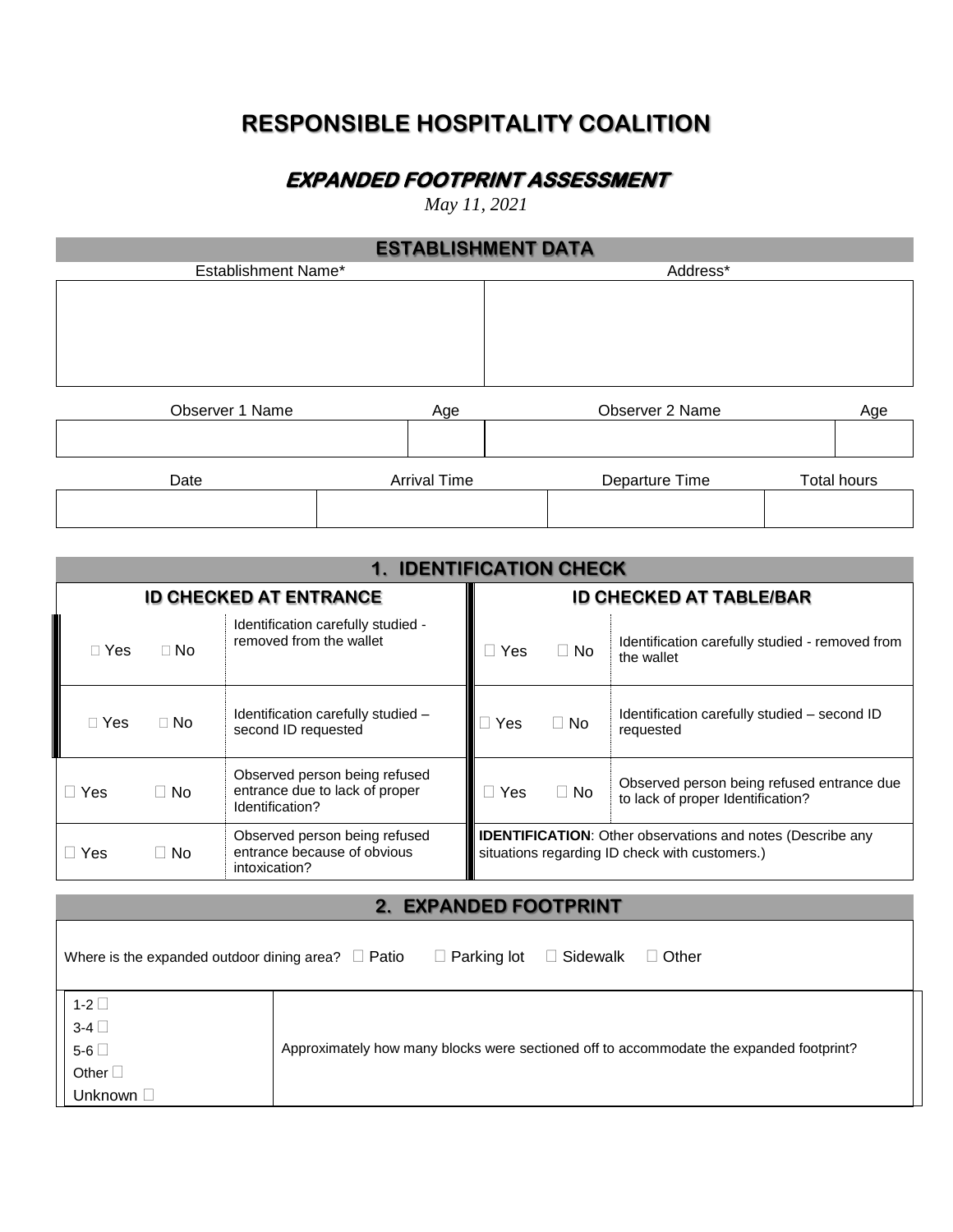| $\Box$ Yes<br>$\Box$ NA<br>⊟ No                                  | Was there sufficient lighting to allow for safe food and beverage service and consumption?                                                              |
|------------------------------------------------------------------|---------------------------------------------------------------------------------------------------------------------------------------------------------|
| $\Box$ NA<br>$\Box$ Yes<br>$\Box$ No                             | Was there clear signage posted at each entryway to public areas regarding the handling of alcohol<br>(i.e., "No alcohol beverages beyond this point.")? |
| $\Box$ Yes<br>$\Box$ No<br>$\Box$ NA                             | Were there alcohol promotions on display at the establishment?                                                                                          |
| $\Box$ Smoking<br>$\Box$ Vaping<br>$\Box$ Both<br>$\Box$ Neither | Were people smoking or vaping within the expanded outdoor dining area?                                                                                  |
| $\Box$ Yes<br>$\Box$ NA<br>$\Box$ No                             | Did you notice any staff or management take corrective action on those who were smoking/vaping?                                                         |

| $\Box$ Yes<br>$\Box$ NA<br>$\Box$ No                       | Are reservations required?                                                                                                                            |
|------------------------------------------------------------|-------------------------------------------------------------------------------------------------------------------------------------------------------|
| $\Box$ NA<br>$\Box$ Yes<br>$\Box$ No                       | Are all tables clearly sectioned off from the general population (via rope or fencing)?                                                               |
| $\Box$ Yes<br>$\Box$ No<br>$\Box$ NA                       | If multiple establishments were side-by-side, was it clear which tables belonged to which<br>establishment?                                           |
| $\Box$ Yes<br>$\Box$ No<br>$\Box$ NA                       | Did you observe young adults/teens lingering near the designated dining area?                                                                         |
| $\Box$ Yes<br>$\Box$ No<br>$\Box$ NA                       | Did you observe individuals inside the designated dining area sharing alcohol with people outside of<br>the designated dining area?                   |
| $\Box$ Yes<br>$\Box$ No<br>$\Box$ NA                       | Were staff members present at every entryway to public areas?                                                                                         |
| $\Box$ Yes<br>$\Box$ No<br>$\Box$ NA                       | Were security guards present at the establishment?                                                                                                    |
| $\Box$ Yes<br>$\Box$ No<br>$\Box$ NA                       | Was there a time limit on seating?                                                                                                                    |
| $\Box$ Yes<br>$\Box$ No<br>$\Box$ NA                       | Did the establishment have COVID-19 best practices in place (i.e., signage regarding handwashing,<br>physical distancing, tables 6 feet apart, etc.)? |
|                                                            | What time does the establishment close?                                                                                                               |
| <b>EXPANDED FOOTPRINT:</b><br>Other observations and notes | (Where is the license posted? Where are house policies posted? What is maximum<br>capacity of seating? Were tables spaced 6 feet apart?)              |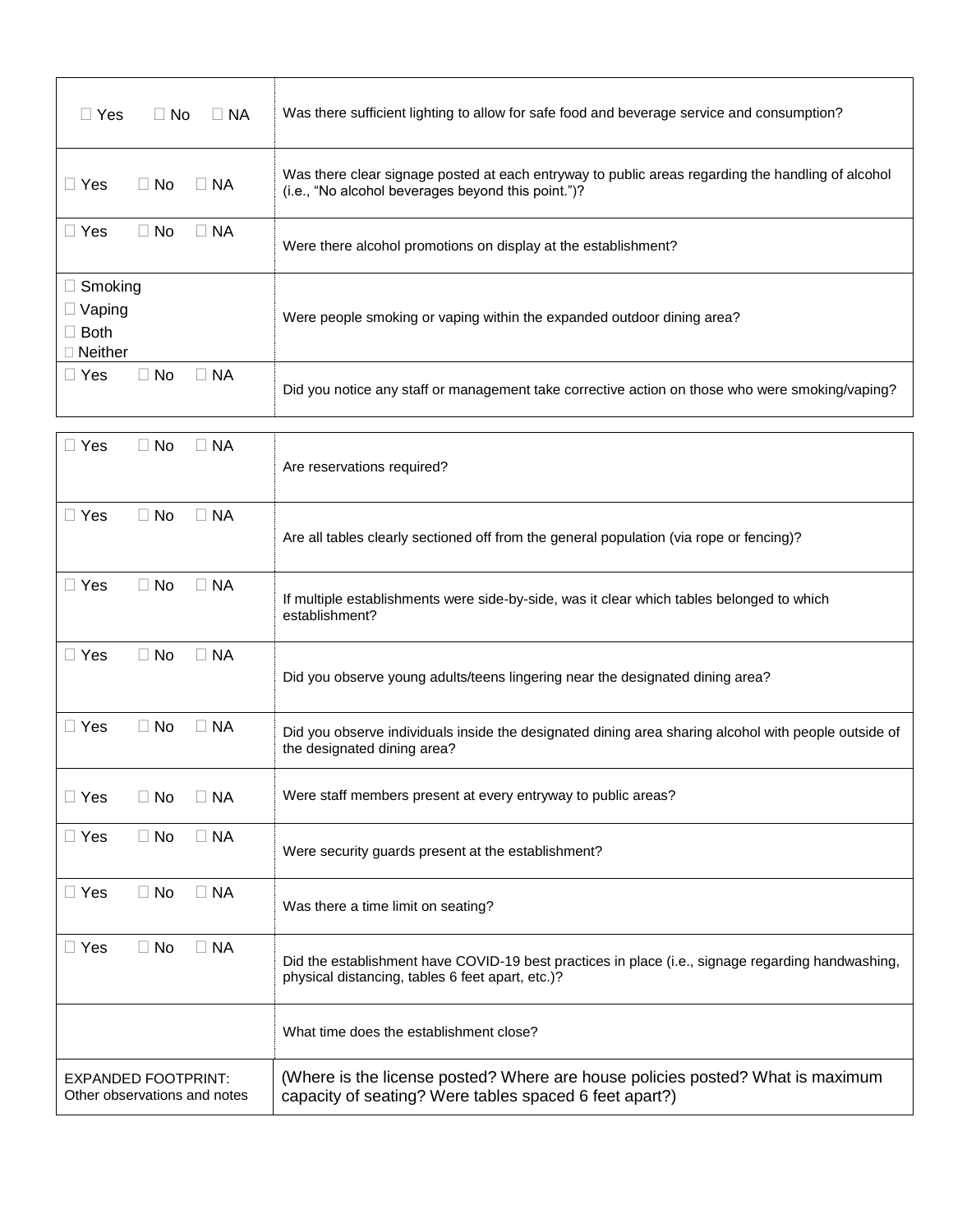| <b>FOOD &amp; BEVERAGE SERVICE</b>                                                                                      |                                                                                                                                                                                                                     |  |  |
|-------------------------------------------------------------------------------------------------------------------------|---------------------------------------------------------------------------------------------------------------------------------------------------------------------------------------------------------------------|--|--|
| $\Box$ 41 (beer and wine)<br>$\Box$ 48 (beer, wine, and cocktails)<br>What type of license does the establishment have? |                                                                                                                                                                                                                     |  |  |
| Order taken by:<br>$\Box$ Server                                                                                        | $\Box$ Bartender<br>$\Box$ Counter service                                                                                                                                                                          |  |  |
| $\Box$ Yes<br>$\Box$ No<br>$\Box$ NA                                                                                    | Food order required to purchase an alcoholic beverage.                                                                                                                                                              |  |  |
| $\Box$ Yes<br>$\Box$ No<br>$\Box$ NA                                                                                    | Is alcohol allowed to be taken off premise? If so, in what type of container?                                                                                                                                       |  |  |
| $\Box$ Yes<br>$\Box$ NA<br>$\Box$ No                                                                                    | Did you notice young adults drinking at tables?                                                                                                                                                                     |  |  |
| $\Box$ Yes<br>$\Box$ No<br>$\Box$ NA                                                                                    | Did you request a to-go cup?                                                                                                                                                                                        |  |  |
| $\Box$ NA<br>$\Box$ Yes<br>$\Box$ No                                                                                    | If you requested a to-go cup, were you made aware of the rules (i.e., placed in a sealed<br>container and placed in the trunk of your car)?                                                                         |  |  |
| $\Box$ Yes<br>$\Box$ No<br>$\Box$ NA                                                                                    | Did you observe staff drinking?                                                                                                                                                                                     |  |  |
| $\Box$ No<br>$\Box$ NA<br>$\Box$ Yes                                                                                    | Were non-alcoholic beverages promoted?                                                                                                                                                                              |  |  |
| <b>UPLOAD A PHOTO OF</b><br><b>BEVERAGE CONTAINER</b>                                                                   |                                                                                                                                                                                                                     |  |  |
| <b>FOOD AND BEVERAGE</b><br><b>SERVICE: Other observations</b><br>and notes                                             | (Describe types of food ordered, e.g., full meal, appetizers, snacks, dessert, food truck, etc.<br>Describe any drink promotions or other details relevant to the assessment, e.g., type of beverage<br>container.) |  |  |

| <b>INTOXICATION</b>  |           |           |                                                                          |
|----------------------|-----------|-----------|--------------------------------------------------------------------------|
| $\Box$ Yes           | $\Box$ No | $\Box$ NA | Obviously intoxicated person(s) observed.                                |
| Yes                  | $\Box$ No | $\Box$ NA | Obviously intoxicated person(s) being refused service of alcohol.        |
| $\Box$ Yes           | $\Box$ No | $\Box$ NA | Obviously intoxicated person(s) allowed to remain on premise             |
| Yes<br>$\mathcal{L}$ | $\Box$ No | $\Box$ NA | Obviously intoxicated person(s) served non-alcoholic beverage<br>or food |
| Yes<br>$\mathcal{L}$ | $\Box$ No | $\Box$ NA | Management called and involved                                           |
| Yes                  | $\Box$ No | $\Box$ NA | Law enforcement called                                                   |